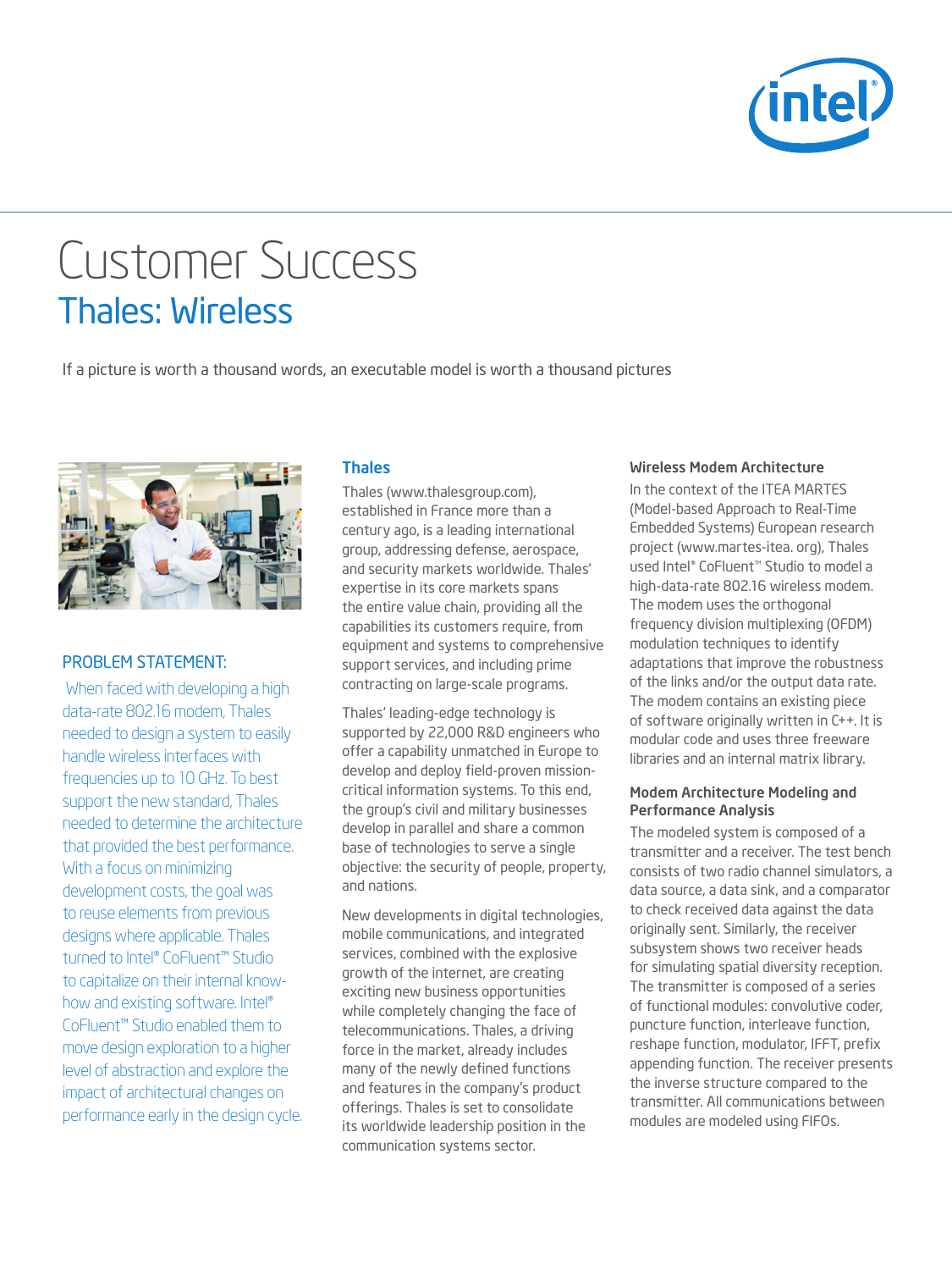## Business Benefits

- Predicts system behavior and improves performance though system-level modeling and simulation of partial hardware and software
- Performs design space exploration early in the lifecycle with embedded system executable specifications
- Enables design re-use of existing C++ code
- Capitalizes on the organization's co-design know-how at a higher abstract level to reduce development cost

In order to study the performance of the system, the identified physical architecture was described. This executive structure is composed of two processing units: one software unit for functions having relatively high activation periods, and a hardware unit to support the highfrequency activated functions.

The chosen hardware platform for the test case is dedicated to simulation and validation purposes in the analysis and design phases of the high data-rate modem. It consists of a general purpose processor (GPP) and a digital signal processor (DSP), which is to be selected later.

The created model has multiple possibilities for data paths, which can be individually selected to experiment with various possible hardware choices. Three alternatives are considered:

- High-level and radio interfaces on the bus
- Radio interface on the bus, high-level interface on dedicated FIFOs
- Radio interface via dedicated FIFOs

Ten different architectural models were designed. The architectures were compared to analyze their pros and cons.

The design team then utilized Intel® CoFluent™ Studio, along with a Thales proprietary C++ library, external source files, and subroutines for OFDM, modulation, and puncture algorithms, to simulate the implementation of the modem in a two-processor hardware architecture loosely derived from the TI OMAP 5910-5912. Previously recorded performance data was used to refine the simulation results and evaluate the architecture alternatives.

#### Architectural Exploration Benefits

By varying the parameters of the model, and changing between different block dispatching and data path possibilities, the executable model created with Intel® CoFluent™ Studio helped determine both hardware/software implementation and module distribution between processors. The tool compared hardware/software tradeoffs as well as board versus SoC design options. The level of confidence achieved is dependent on the quality of the user-provided performance data. Intel® CoFluent™ Studio in itself allows a large range of possibilities to define the performance data.

#### Optimizing the Architecture to Boost Performance in Wireless Designs

Several models of the high-data-rate 802.16 modem are created at different abstraction levels, according to the Intel® CoFluent™ Studio methodology. The modem function is then mapped onto the execution platform, and the functions are distributed between the DSP and GPP. The mapping is varied for each of the three architectures under consideration.

#### 1. Radio and high-level interfaces on the bus

The data source, destination, and radio interface are projected on the bus address space for this model. This option leads to less hardware and more possibilities for the data exchanges, going either to DSP or GGP by programming. This model's drawback is an increased risk of contention on the bus and the connecting elements, since all must be aware of the frame-level timing.